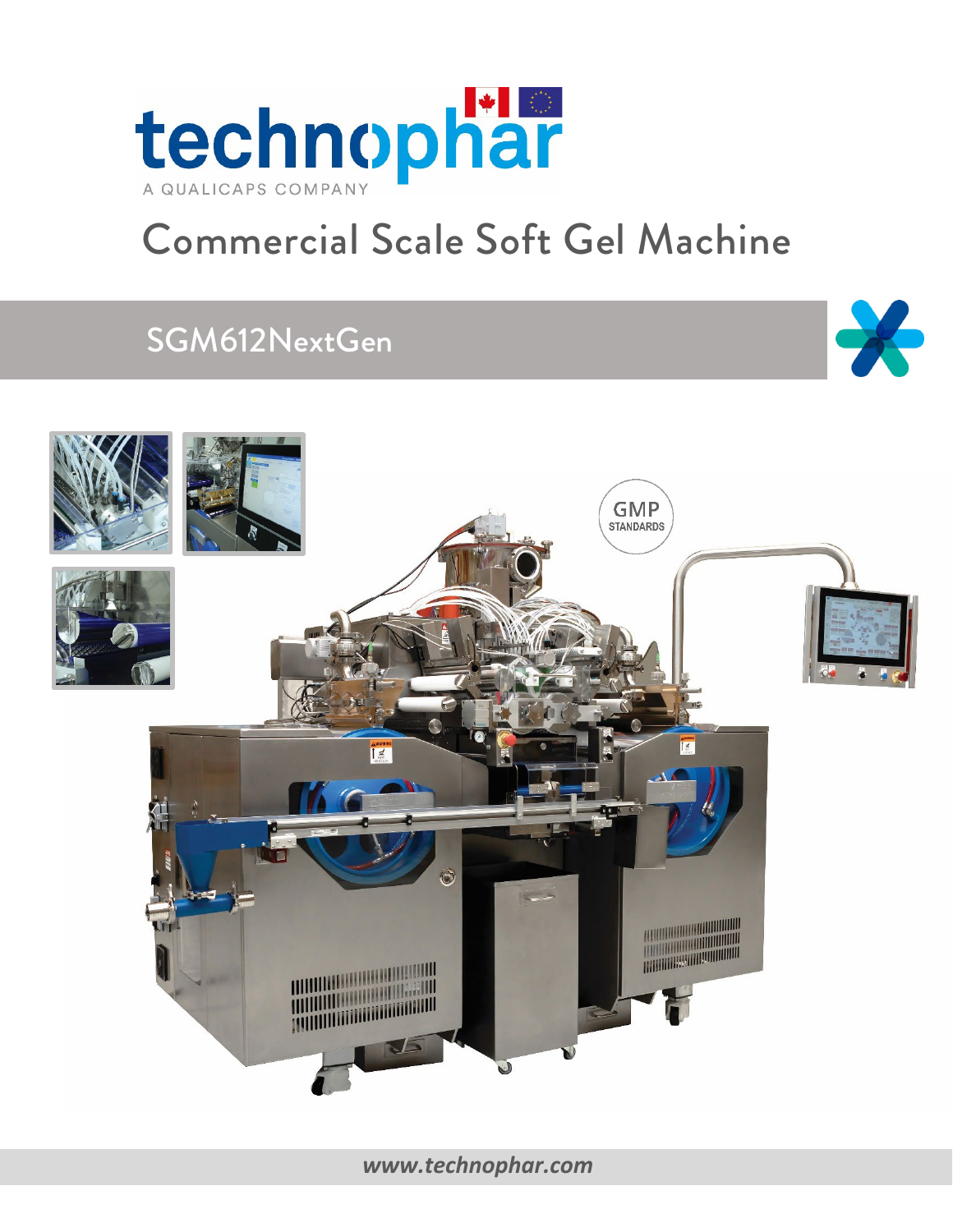## Commerical Scale Soft Gel Machine

### SGM612*NextGen*

The new generation **SGM612NextGen** model upgrades to the latest technology using servo motor. Its easyto-use control system uses PLC and touchscreen, allows for ease of operation and productivity. Furthermore, its modular modern design improves part changeovers timing, maintenance, and cleaning to help prolong the life of the machine. This standalone unit can be easily integrated with current soft gel processing equipment. Our soft gel machines are suitable for laboratories, research institutions, food factories, nutraceutical facilities, and other related industries.

#### **Features:**

- **Motion Control System:** the mechanical gearing replaced with electronic gearing (implemented with closed loop control systems) using servo motors.
- **Operational Speed:** up to 8 RPM. Nominal production speed 6 RPM.
- **Die Roll Dimensions:** Approximately 6" x 12". Left and right casting drums have independent control that could be adjusted on-the-fly (during production) by electronically changing the gear ratio between the drums and dies.
- Convenient installation, energy efficient and high productivity.
- All Technophar soft gel encapsulation machines meet cGMP standards and related guidelines.

### **Construction:**

- Sealed construction to prevent leakage and subsequent contamination.
- Aluminum frame construction prevents any possible rust and allows for easy cleaning and maintenance.
- The outside covers of the machine are completely made from stainless steel, designed according to the GMP/FDA requirements.
- Improved serviceability as most of the interior components slide out for easier access.

### **Control Panel:**

- Control of all production and process parameters using safety PC based control system (embedded PC with technology and safety integrated).
- PC based visualization system (IPC with run-time software and industrial monitor).
- Electrical panel and PLC incorporated within machine.
- Control of all production and process parameters using Programmable Logic Controllers (PLC) with touchscreen.
- Reduced spacing requirements and carbon footprint.
- FDA 21 CFR Part 11 Software compliance.

### **Mechanism**

### **Medicine Pump System**

- The medicine pump is independently driven by a servo motor and electronically synchronized with the Die Rolls.
- During a capsule size change the operator inputs the number of Die Roll cavities using the touch screen.
- The medicine pump timing is done electronically.
- Precise injection timing adjustments are done electronically using the touch screen. The timing can also be adjusted during production (without stopping the machine). Since this timing can be adjusted with such high accuracy it improves on seal integrity of the capsule. This in turn increases capsule quality and productivity.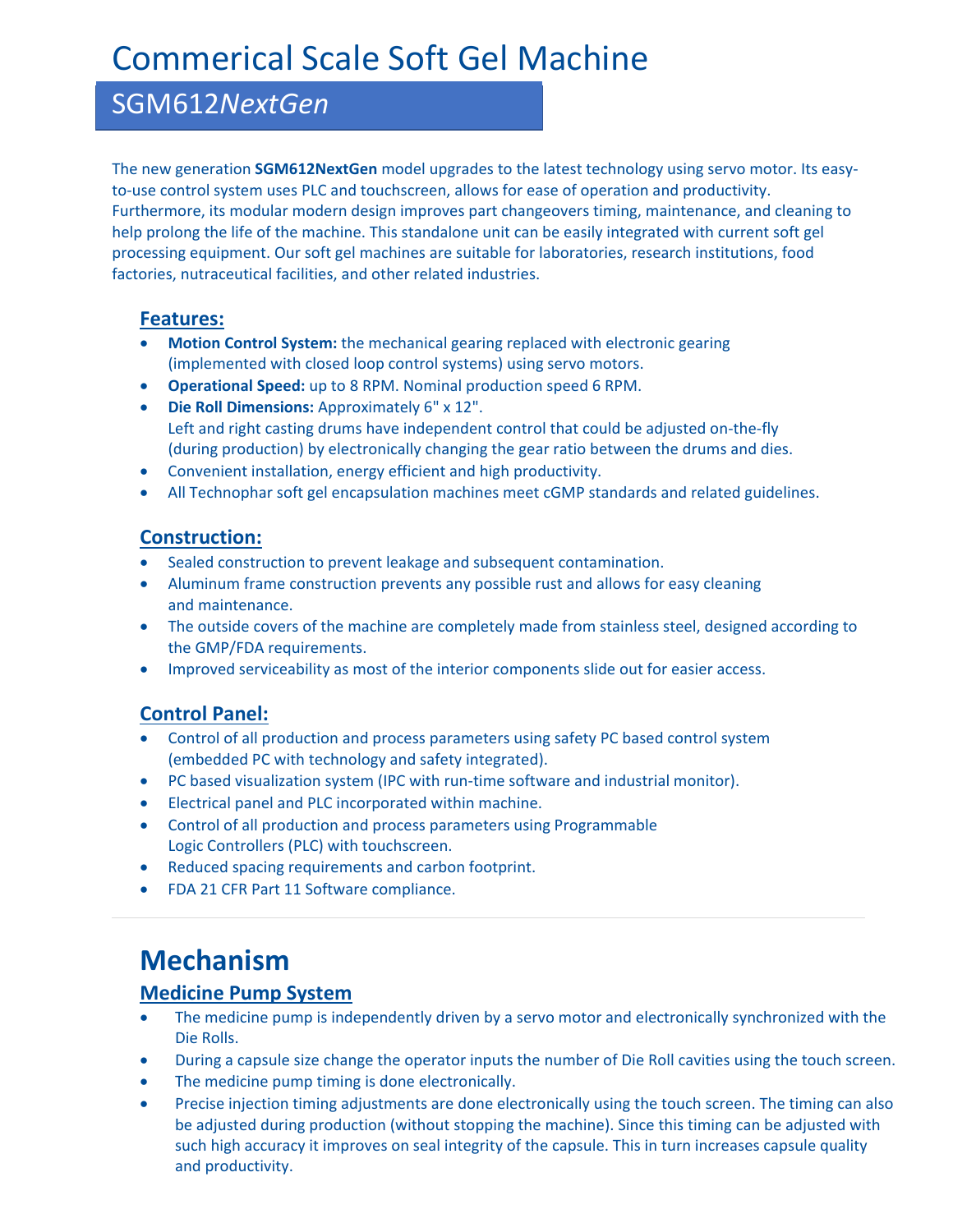## Commerical Scale Soft Gel Machine

### SGM612*NextGen*

- The medicine pump is placed in a special housing which is completely separated from the medicine pump drive system. This allows quick change over and easy maintenance.
- The slide lubrication system for the pump is an electronic pump located inside the machine. It is separated from the medicine pump drive system (GMP construction, no cross contamination of drive system with fill material).
- Twenty (20) plunger medicine pump standard.
- Mini medicine pump: Thirty (30) plungers and maxi medicine pump twenty (20) plungers available.
- Main work area (Die Rolls) situated 70 mm lower than previous generation machine.

### **Die Roll Housing**

- Two (2) independent Die Roll shafts driven by two (2) servo motors electronically. synchronized, with high precision low backlash gearboxes.
- Fast and easy alignment of Die Roll shafts.
- No lubrication for Die Roll housing, leading to low maintenance cost.

### **Spreader Box**

- Adaptable gelatin ribbon width that allows minimum loss of ribbon net.
- Bronze construction.
- Gelatin level control is done electronically for gravity feeding. (Ground level gelatin feeding also available).

### **Casting Drums**

- "In-line" construction allows a straight gelatin ribbon transfer to the Oil Rolls and Die Rolls without any twisting.
- Cooling drums allow a high efficiency cooling at high speed.
- Water and air-cooling system incorporated in machine.

### **Ribbon Lubrication & Drive System**

- Porous material for lubrication roller.
- Four electronic metering pumps allow a very accurate ribbon lubrication.
- Easy and accurate oil quantity adjustment.
- Independent electrical drivers allow fine adjustments of the ribbon tension on each side.
- Easy access from the operator side to feed the ribbon on the Oil Rolls.

### **Die Roll Pressure System**

- Electronic control of the pneumatic system.
- The Divider (Chute Assembly).
- Variable speed independent drive.
- Sealed construction.

### **Mangle Rolls**

- Pneumatic cylinders for mangle roll pressure are used for ease of operation and maintenance.
- Electronic speed adjustment allows fine tuning of the ribbon tension and helps in the cutting process.